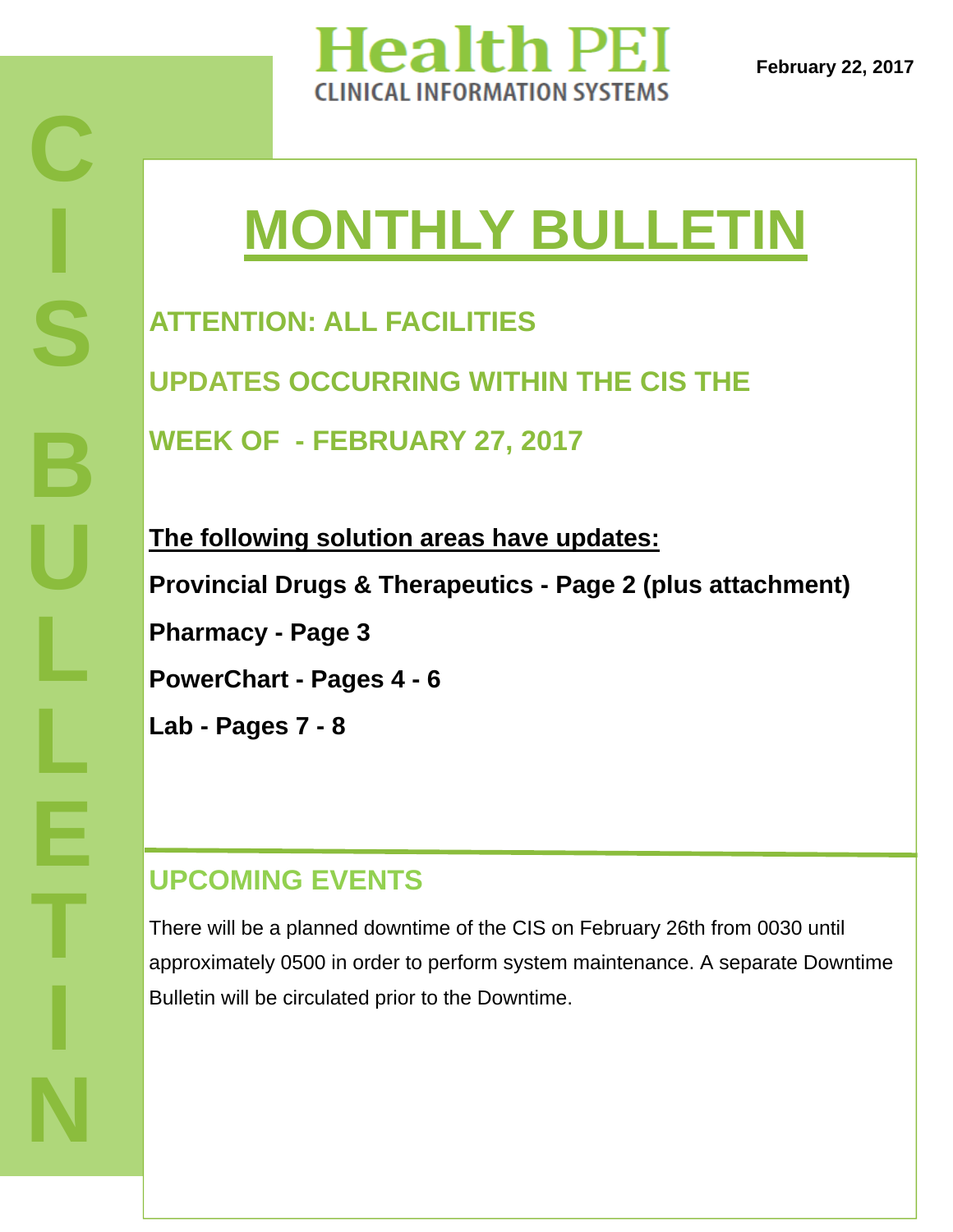

# **Provincial Drugs & Therapeutics (PD&T) Updates:**

**Update to Lorazepam sublingual tablets:** These tablets are being deleted from the Health PEI Hospital Drug Formulary. Electronic orders and order sets will be updated to reflect the change in product.

Please refer to the attached PD&T Memo for further information.

**Oseltamivir (Tamiflu) prophylaxis dosing for adults powerplan and treatment dosing for adults powerplan:** These powerplans have been added to the system based on the 2013 and 2015 AMMI Canada Guidelines and the product monograph. Order sentences have also been updated.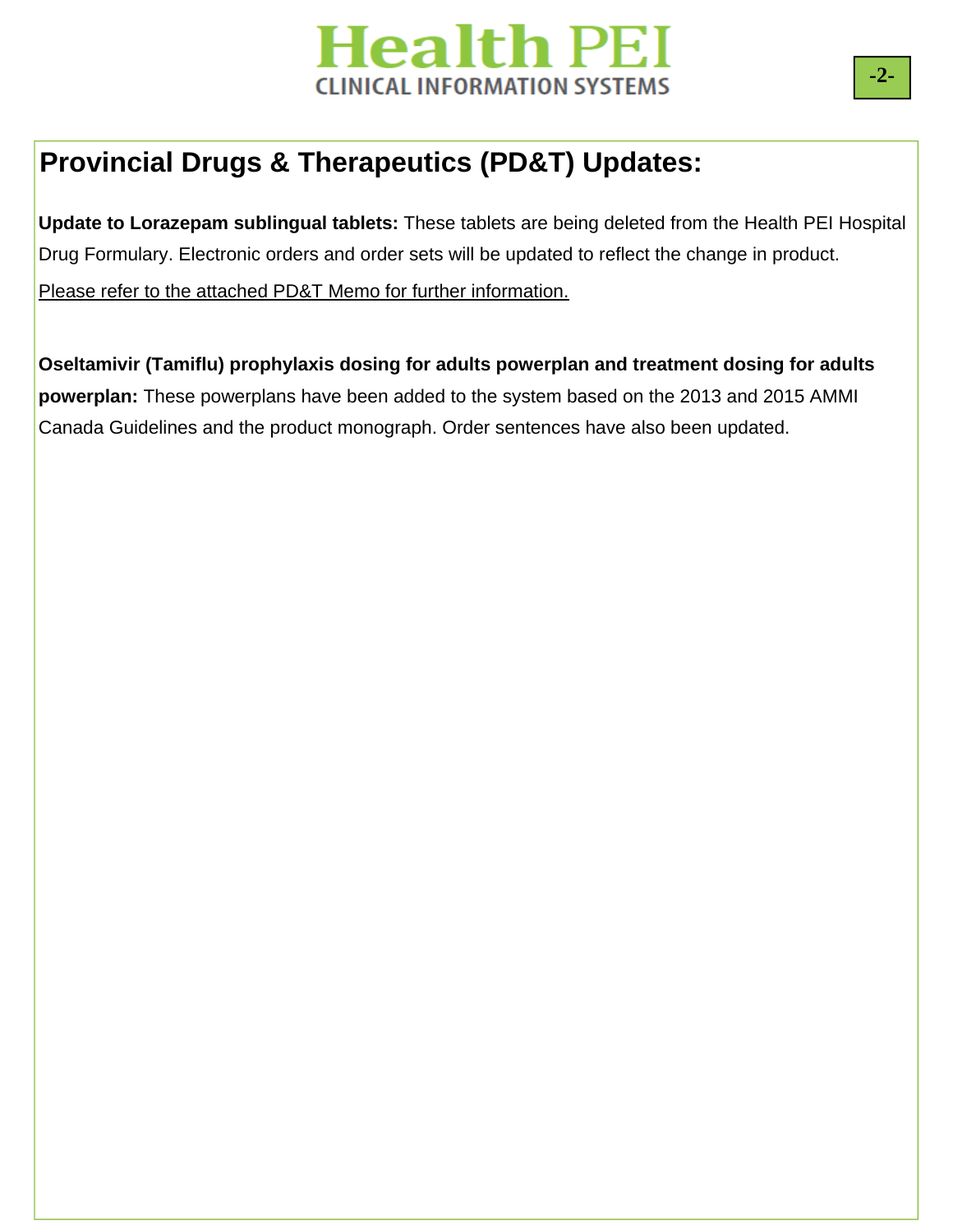# **Pharmacy Updates:**

**Update to Pantoprazole orders:** These orders within CIS will be updated to include the salt so as to differentiate between products:

- pantoprazole (as magnesium/Tecta)
- pantoprazole (as sodium/Pantoloc)

CIS users who document home medications in the BPMH are asked to update "pantoprazole" entries with the specific product used by the patient at home.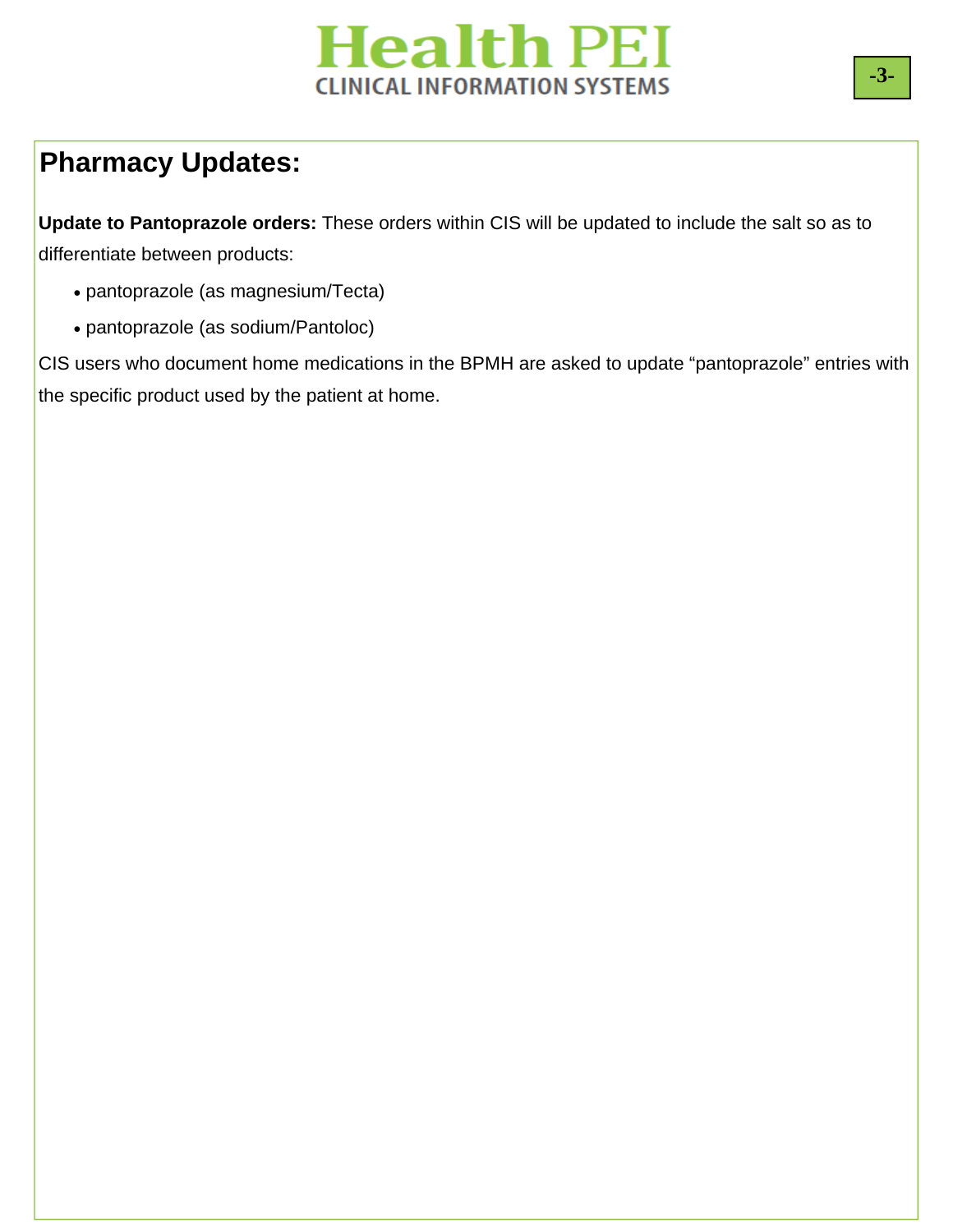### **Powerchart Updates:**

**Food Allergies:** Effective March 1st, Dietitians will be recording FOOD allergies in the CIS. If a dietitian is presented with additional allergy information, Nursing is to be informed for the inpatient population. It remains the responsibility of Nursing to verify a patient's complete allergy status.

**Social History Update - Tobacco:** The required field remains on the Admission Hx form, but the remaining documentation can be completed in the Social Hx tool/section. This facilitates being able to update this information after admission.

|                                                                  |         | <b>Social History</b>                      |                                                                                                   |                         |  |
|------------------------------------------------------------------|---------|--------------------------------------------|---------------------------------------------------------------------------------------------------|-------------------------|--|
| Have you used tobacco in the                                     |         |                                            |                                                                                                   |                         |  |
| past 6 months?                                                   |         | Tobacco                                    |                                                                                                   |                         |  |
| O Yes<br>O No<br>C Unable to obtain                              |         | Exposure to Tobacco Smoke                  | Exposed at work<br>Lives with someone who smokes<br>Patient smokes<br>Other:                      | Other Tobacco Frequency |  |
|                                                                  |         | Type                                       | Smokeless tobacco<br>Chewing tobacco<br>Cigarettes<br>Cigars<br>Pipe                              | Last Use<br>Comment     |  |
| Please remember to "Mark all as Reviewed"                        |         | Cigarette use per day @ <10 cigarettes/day | Other:<br>10-19 cigarettes/day                                                                    |                         |  |
|                                                                  |         |                                            | 20-29 cigarettes/day<br>30-34 cigarettes/day<br>35-39 cigarettes/day<br>40 or more cigarettes/day |                         |  |
| Mark all as Reviewed                                             |         |                                            | C Other:                                                                                          |                         |  |
| Category<br>Alcohol<br>Tobacco<br>Recreational Drug Use<br>Other | Details | <b>Last Reviewed</b>                       | <b>Last Updated</b>                                                                               | Last Updated By         |  |
|                                                                  |         |                                            |                                                                                                   |                         |  |
|                                                                  |         |                                            |                                                                                                   |                         |  |
|                                                                  |         |                                            |                                                                                                   |                         |  |
|                                                                  |         |                                            |                                                                                                   |                         |  |
|                                                                  |         |                                            |                                                                                                   |                         |  |
|                                                                  |         |                                            |                                                                                                   |                         |  |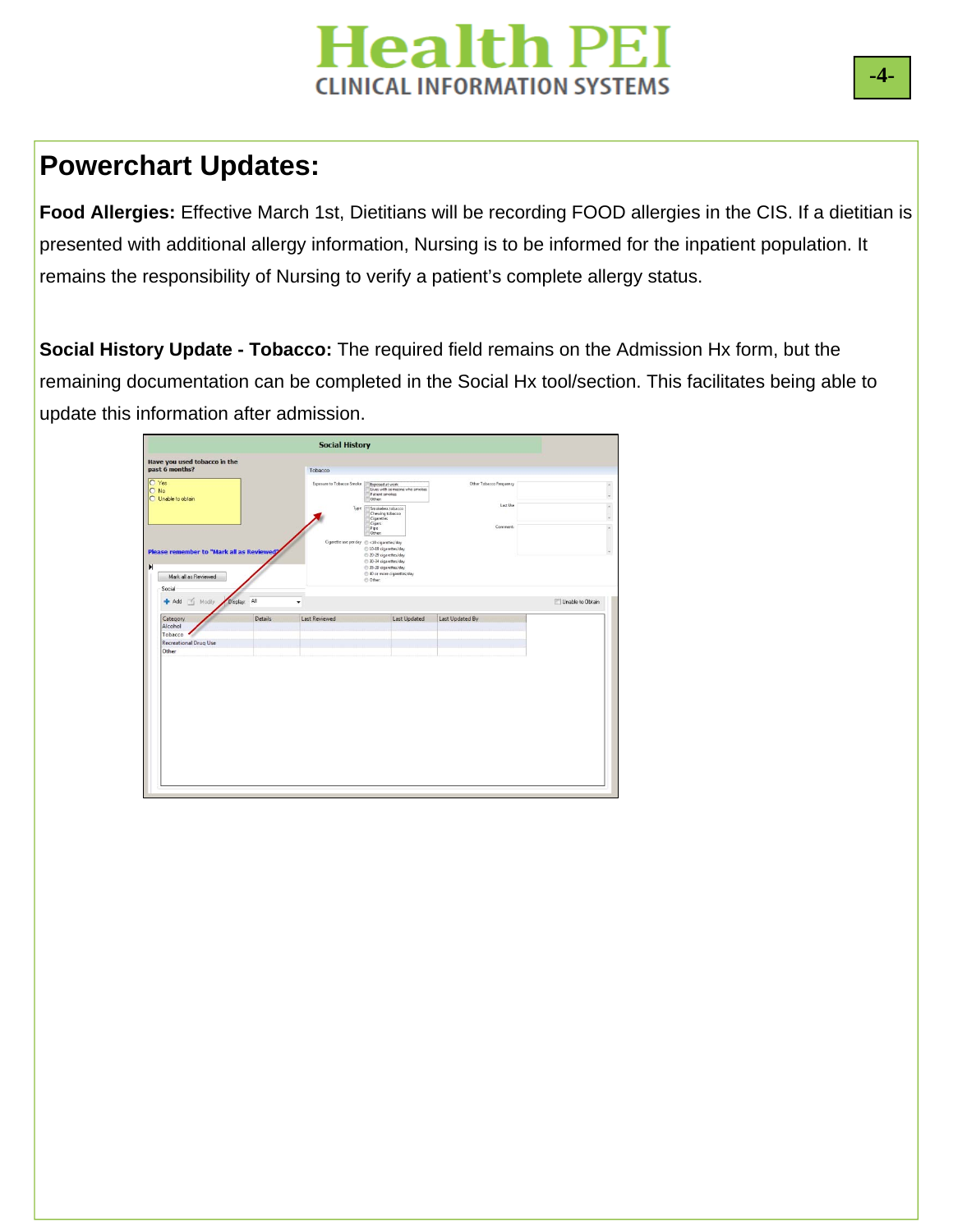# **Powerchart Updates: (continued)**

**Changes to Diabetes Documentation Effective February 28th:** For details, refer to the Quick Reference Guides on the units.

- 1. **New Powerplans for Rapid and Short Acting Insulin:** Correction doses of insulin will become part of the prandial (mealtime) order in the new Powerplans. This will incorporate the option to order *low, medium or high dose correction dose*, *based on total daily dose (TDD) of insulin or body mass index (BMI)* when ordering rapid or short acting insulin including the following: (Partial List)
	- Insulin lispro (Humalog)
	- Insulin glulisine (Apidra)
	- Insulin aspart (Novorapid)
	- Insulin Humulin R / Toronto

| Search: insulin |                          |                                                                   |  | Contains | Type: |         | All Orders                                                                                                  |
|-----------------|--------------------------|-------------------------------------------------------------------|--|----------|-------|---------|-------------------------------------------------------------------------------------------------------------|
| $+1$ Up         |                          | <b>G</b> Home <b>Report Folders</b> Folders <b>Copy</b>           |  |          |       | Folder: |                                                                                                             |
|                 | <b>Apidra insulin</b>    |                                                                   |  |          |       |         |                                                                                                             |
|                 |                          | HumaLOG 200 insulin                                               |  |          |       |         |                                                                                                             |
|                 | <b>HumaLOG</b> insulin   |                                                                   |  |          |       |         |                                                                                                             |
|                 |                          | HumaLOG Mix 25 insulin                                            |  |          |       |         |                                                                                                             |
|                 |                          | HumaLOG Mix 50 insulin                                            |  |          |       |         |                                                                                                             |
|                 |                          | HumuLIN 30/70 insulin                                             |  |          |       |         |                                                                                                             |
|                 | <b>HumuLIN N insulin</b> |                                                                   |  |          |       |         |                                                                                                             |
|                 | <b>HumuLIN R insulin</b> |                                                                   |  |          |       |         |                                                                                                             |
|                 |                          | <b>Hypurin porcine NPH insulin</b>                                |  |          |       |         |                                                                                                             |
|                 |                          | Hypurin Regular insulin<br>Salinsulin - Basal-Prandial-Correction |  |          |       |         |                                                                                                             |
|                 |                          | <b>S</b> Insulin - Prandial No Correction                         |  |          |       |         |                                                                                                             |
|                 |                          |                                                                   |  |          |       |         | $\frac{1}{2}$ Insulin - Prandial with HIGH Dose Correction (TDD insulin >80 units/day and/or B              |
|                 |                          |                                                                   |  |          |       |         | $\frac{1}{2}$ $\frac{1}{2}$ Insulin - Prandial with LOW Dose Correction (TDD insulin <40 units/day and/or B |
|                 |                          |                                                                   |  |          |       |         | an District Open Correction (TDD insulin 40-80 units/day and                                                |
|                 |                          | Solinsulin Basal-Carbohydrate Ratio                               |  |          |       |         |                                                                                                             |
|                 |                          | <b>S</b> Insulin Correction Only                                  |  |          |       |         |                                                                                                             |
|                 |                          | <b>Sel Falnsulin Critical Care IV Infusion PROTOCOL</b>           |  |          |       |         |                                                                                                             |
|                 |                          | <b>Salinsulin One Time Orders</b>                                 |  |          |       |         |                                                                                                             |
|                 |                          | Solnsulin PEDS - Correction Dose - Rapid Insulins                 |  |          |       |         |                                                                                                             |
|                 |                          | <b>SPI</b> dInsulin PEDS - Ketones and BG Correction              |  |          |       |         |                                                                                                             |
|                 |                          | <b>Selinsulin PEDS Basal-Bolus-Correction</b>                     |  |          |       |         |                                                                                                             |
|                 |                          | <b>S</b> Insulin PEDS Basal-Carbohydrate Ratio                    |  |          |       |         |                                                                                                             |
|                 |                          | Solinsulin PEDS Basal-Rapid                                       |  |          |       |         |                                                                                                             |
|                 |                          | <b>SPInsulin While on Bolus Enteral Feeds</b>                     |  |          |       |         |                                                                                                             |
|                 |                          | Elinsulin While on Continuous Enteral Feeds/TPN                   |  |          |       |         |                                                                                                             |

2. **Removal of Sliding Scale as pre-built orders in PowerChart:** Sliding Scale Insulin alone is a popular default regime; simple and convenient, but by allowing hyperglycemia to repeatedly occur - it is a reactive vs. proactive way to treat blood sugar and has never been shown to improve clinical outcomes. Using low/ medium/high correction dose in place of sliding scale insulin addresses insulin sensitivity (weight based or TDD).

3. **New Powerplan for Management of Severe Hypoglycemia:** As per the Adult Hypoglycemia Medical Directive, Nursing can order this plan to allow for the administration of IV Dextrose 50% or Glucagon, based on the patient's clinical presentation.

| 87                     | Component                                      | <b>Status</b> | <b>Details</b>                                |                                                                                        | Order Com                     |
|------------------------|------------------------------------------------|---------------|-----------------------------------------------|----------------------------------------------------------------------------------------|-------------------------------|
|                        | <b>Hypoglycemia Severe (Initiated Pending)</b> |               |                                               |                                                                                        |                               |
| ⊿ Patient Care         |                                                |               |                                               |                                                                                        |                               |
| V                      | <b>Freetext Order to Nurse</b>                 |               |                                               | Print and follow the Health PEI Adult Hypoglycemia Protocol (see associated document). |                               |
| ⊽                      | <b>Blood Glucose Monitoring POC</b>            |               | a15m, until greater than or equal to 4 mmol/L |                                                                                        |                               |
| 4 Continuous Infusions |                                                |               |                                               |                                                                                        |                               |
| ⊽<br>17                | Dextrose 50% in Water (D50W)                   |               | 20-50 mL IV over 1 -3 minutes, IV, Once, STAT |                                                                                        | May repeat x1<br>if blood glu |
| △ Medications          |                                                |               |                                               |                                                                                        |                               |
| Ø                      | X 2 qlucagon                                   |               | Select an order sentence                      |                                                                                        | $\cdots$                      |
|                        |                                                |               |                                               | 1 mg, Subcutaneous, Injection, Once, STAT                                              |                               |
|                        |                                                |               |                                               | 1 mg, IM, Injection, Once, STAT                                                        |                               |
|                        |                                                |               |                                               |                                                                                        |                               |

doses of mealtime insulin. 4. **There are 4 new required fields on the MAR:** for the documentation of Prandial, Correction and Total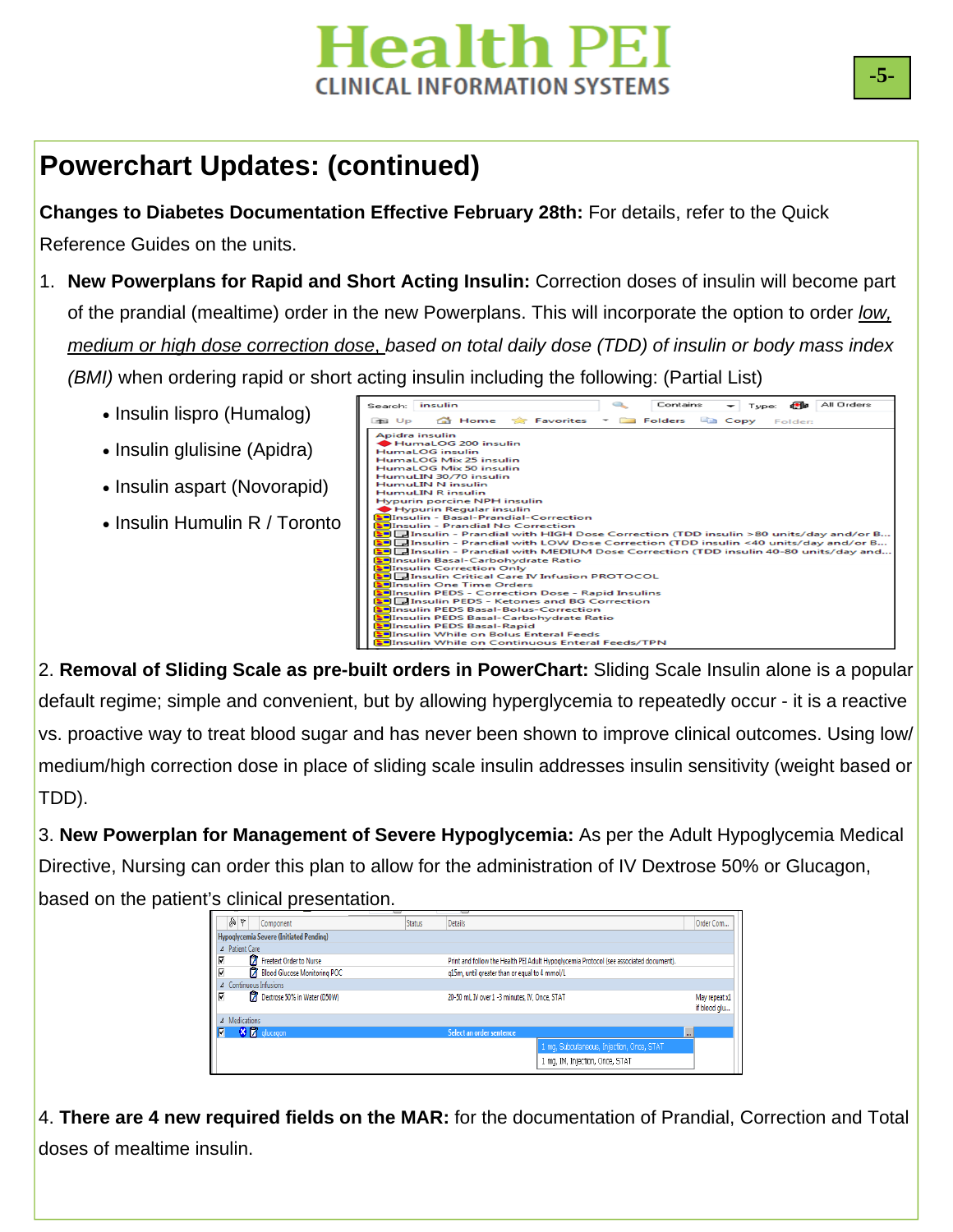### **Powerchart Updates: (continued)**

**Diabetes Documentation Continued** 

5. **New Diabetes Management Flowsheet on the Results Review tab**:

| <b>Discharge Summary</b> |         | <b>NEW YORK IN 1999</b>        |        |     |                                                                        |                            |                                                        |                               |               |                           |       |                            |
|--------------------------|---------|--------------------------------|--------|-----|------------------------------------------------------------------------|----------------------------|--------------------------------------------------------|-------------------------------|---------------|---------------------------|-------|----------------------------|
| Orders                   | $+$ Add | <b>Recent Results</b>          | Vitals | Lab | Diagnostic Imaging                                                     |                            | Warfarin Respiratory/COPD                              |                               | Shift Summary | <b>PACU Documentation</b> | Rehab | <b>Diabetes Management</b> |
| <b>Task List</b>         |         | Flowsheet: Diabetes Management |        |     |                                                                        | Level:                     | Diabetes Management                                    |                               |               | De Table 6 Group 6 List   |       |                            |
| <b>MAR</b>               |         |                                |        |     | $\mathbf{v}$ and                                                       |                            |                                                        |                               |               |                           |       |                            |
| <b>MAR Summary</b>       |         | $\rightarrow$                  |        |     |                                                                        |                            | 2017-Feb-06 13:54 - 2017-Feb-08 13:54 (Clinical Range) |                               |               |                           |       |                            |
| <b>Med List</b>          | $H$ Add | <b>Navigator</b>               |        |     |                                                                        |                            |                                                        | 2017-Feb- 2017-Feb- 2017-Feb- |               |                           |       |                            |
| 18:0                     |         | Diabetes Management            |        |     |                                                                        | <b>Diabetes Management</b> |                                                        | 07 13:48 07 13:30 07 12:00    |               |                           |       |                            |
| <b>Results Review</b>    |         | <b>Blood Glucose</b>           |        |     | <b>Diabetes Management</b><br><b>Blood Glucose</b>                     |                            |                                                        |                               |               |                           |       |                            |
| <b>Assessments</b>       |         | $\boxed{7}$ Lab                |        |     | <b>MAR Glucose Verify</b><br>insulin aspart prandial dose (units       |                            |                                                        |                               | 10.5          |                           |       |                            |
| Overview                 |         |                                |        |     | insulin aspart correction (units)                                      |                            |                                                        |                               |               |                           |       |                            |
| <b>Review Chart</b>      |         |                                |        |     | insulin aspart total given (units)<br><b>Hypoglycemic Event - text</b> |                            |                                                        | Hypoglyce                     | ۰             |                           |       |                            |
| <b>Documents</b>         |         |                                |        | Lab |                                                                        |                            |                                                        |                               |               |                           |       |                            |
| <b>Form Browser</b>      |         |                                |        |     | Hgb A1c<br><b>LDL Cholesterol</b>                                      |                            |                                                        | $*4.0$<br>$*8.62$             |               |                           |       |                            |
| <b>Allergies</b>         | $+$ Add |                                |        |     |                                                                        |                            |                                                        |                               |               |                           |       |                            |
| Patient Info             |         |                                |        |     |                                                                        |                            |                                                        |                               |               |                           |       |                            |

6. 6. Health PEI Provincial Adult Hypoglycemia Medical Directive includes a new powerplan and a new form.

New Hypoglycemia Event Powerform - Ad Hoc Folder>Events Folder

| 19 Ad Hoc Charting - ZZ TEST, QEH THREE<br>Admission/Transfer/Discharge                                                                                                                                                                                                      | $\Box$ <b>El</b> Charl Check                                                                                                                                                                                                                                                                                                                                                         |
|------------------------------------------------------------------------------------------------------------------------------------------------------------------------------------------------------------------------------------------------------------------------------|--------------------------------------------------------------------------------------------------------------------------------------------------------------------------------------------------------------------------------------------------------------------------------------------------------------------------------------------------------------------------------------|
| Activities of Daily Living<br>Assessments<br>Fducation<br>$\triangleright$ Events<br>NTherapy/Procedures/POC<br>Ambulatory Care<br><b>C</b> ED Forms<br>Palliative Care<br><b>C</b> Peri-Operative<br>Maternal Documentation<br>Provincial Stroke Unit<br>Nutrition Services | □ B Critical/Unexpected Event<br>$\Box$ <b>B</b> Downtime<br>□ □ Organ and Tissue Donation-Record of Discussion<br>□ B Notification of Paper Based Care Plan<br><b>F Patient Pass</b><br>□ B Patient Safety Incident Report<br>□ B Patient Transfer [ Intra Facility]<br>$\Box$ <b>B</b> Sacrament of the Sick<br><b>El Transport (Patient)</b><br><b>B</b> Hypoglycemic Event ADULT |

- 7. Documentation of home Insulin doses through BPMH
	- New order sentences available to capture home insulin for those patients already on correction doses.

8. New Diabetes Supply Prescription (For In-Patient Education) to allow the patient to have the supplies brought to the hospital for teaching prior to discharge.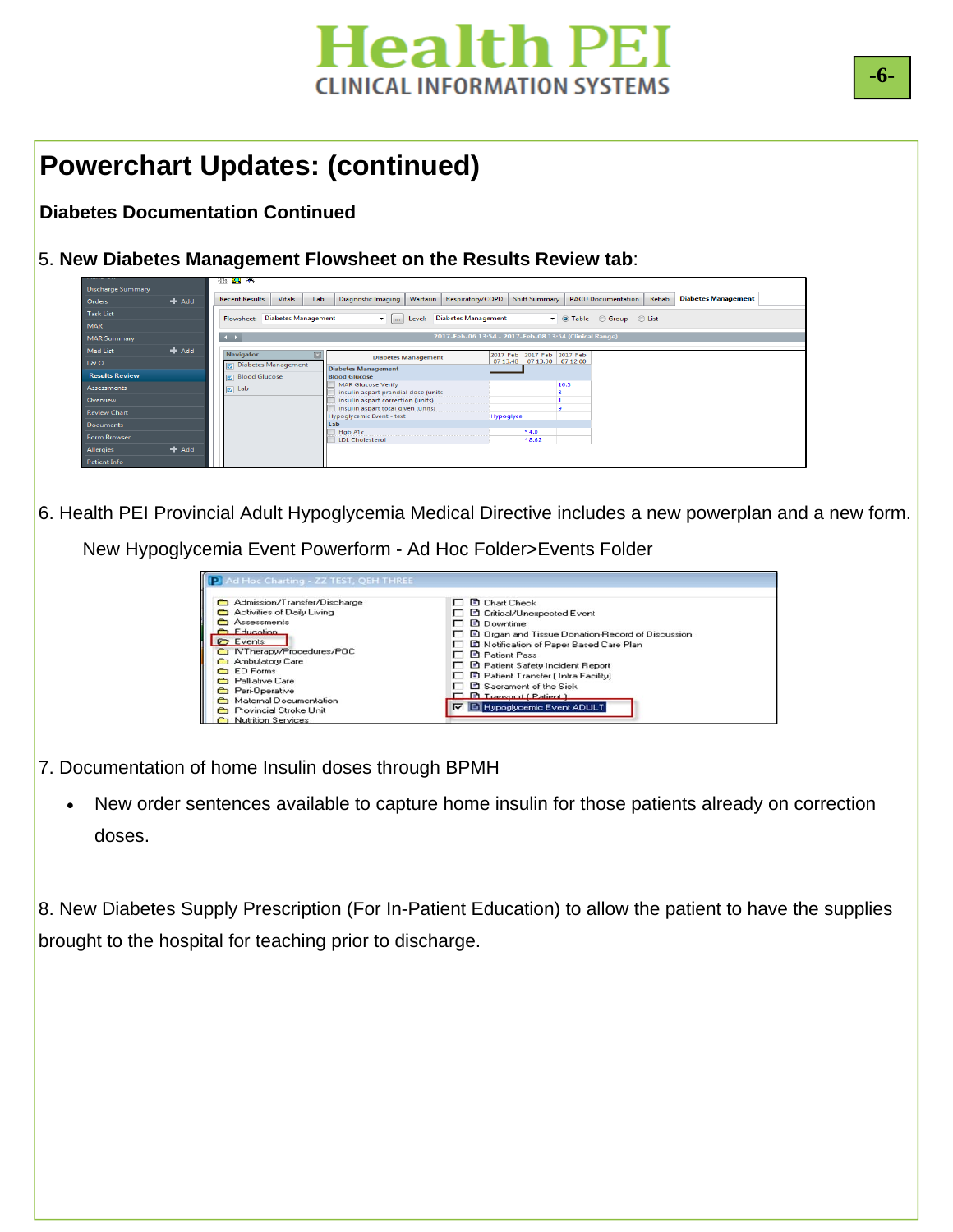### **Lab Updates:**

**MTP Lab Orders:** The lab orders in the careset MTP Lab Orders are now defaulted to Stat and Nurse Collect.

| <u>E MARCEL DE MARCEL EN 1989, EN 1989, MARCEL E MARCEL EL ESTADO DE LA PORTA DE MARCEL EN 1989, EL ESTADO DE MARCEL E</u> | <b>INTERNATIONAL PROPERTY</b>                                     | <b>A TENNIS EN PERSONAL DE L'ANGELIA DE L'ANGELIA DE L'ANGELIA DE L'ANGELIA DE L'ANGELIA DE L'ANGELIA DE L'ANGELI</b> |                                      |
|----------------------------------------------------------------------------------------------------------------------------|-------------------------------------------------------------------|-----------------------------------------------------------------------------------------------------------------------|--------------------------------------|
| areset - MTP Lab Reche                                                                                                     |                                                                   |                                                                                                                       |                                      |
| $\triangle$                                                                                                                |                                                                   |                                                                                                                       |                                      |
| Component                                                                                                                  |                                                                   | <b>Order Details</b>                                                                                                  |                                      |
| <b>Z</b> CBC w/ Auto Diff                                                                                                  |                                                                   | Blood, Stat collect, Start: 2017-Feb-06 13:30 , Nurse collect                                                         |                                      |
| <b>Prothrombin Time Panel (PT/ INR)</b>                                                                                    |                                                                   | Blood, Stat collect, Start: T:N. Nurse collect                                                                        |                                      |
| <b>ET PTT</b>                                                                                                              |                                                                   | Blood, Stat collect, Start: T:N. Nurse collect                                                                        |                                      |
| <b>El Fibrinogen</b>                                                                                                       |                                                                   | Blood, Stat collect, Start: T;N, Nurse collect                                                                        |                                      |
| <b>Electrolytes</b>                                                                                                        |                                                                   | Blood, Stat collect, Start: T;N, Nurse collect                                                                        |                                      |
| <b>Creatinine</b>                                                                                                          |                                                                   | Blood, Stat collect, Start: T;N, Nurse collect                                                                        |                                      |
| <b>El Glucose Random</b>                                                                                                   |                                                                   | Blood, Stat collect, Start: T;N, Nurse collect                                                                        |                                      |
| Calcium Level Ionized (Ionized Calcium Level)                                                                              |                                                                   | Blood, Stat collect, Start: T;N, Nurse collect                                                                        |                                      |
| Magnesium Level<br><b>Ed Lactate</b>                                                                                       |                                                                   | Blood, Stat collect, Start: T;N, Nurse collect<br>Blood, Stat collect, Start: T;N, Nurse collect                      |                                      |
| <b>Blood Gas Venous</b>                                                                                                    |                                                                   | Blood, Stat collect, Start: T:N, Nurse collect                                                                        |                                      |
| <b>Blood Gas Capillary</b>                                                                                                 |                                                                   | Blood, Stat collect, Start: T:N, Nurse collect                                                                        |                                      |
| BB Group and Screen Order Info QEH (Group and Screen Order Info QEH)                                                       |                                                                   | Stat collect, T:N, Nurse collect                                                                                      |                                      |
|                                                                                                                            |                                                                   |                                                                                                                       |                                      |
| $\left  \cdot \right $<br>$111 -$                                                                                          |                                                                   |                                                                                                                       |                                      |
| No Results                                                                                                                 | Details for CBC w/ Auto Diff                                      |                                                                                                                       |                                      |
|                                                                                                                            |                                                                   |                                                                                                                       |                                      |
|                                                                                                                            | Details   DE Order Comments                                       |                                                                                                                       |                                      |
| も liu<br>÷                                                                                                                 | $   \cdot    \times$                                              |                                                                                                                       |                                      |
|                                                                                                                            | *Specimen type: Blood                                             | $\checkmark$                                                                                                          | *Collection priority: Stat<br>$\sim$ |
|                                                                                                                            | "Collected: Blood                                                 |                                                                                                                       | 44<br>Collected by:                  |
|                                                                                                                            | *Only Adjust Start D/T if needed for a specific time: 2017-Feb-06 | ÷<br>$\left\vert \frac{1}{2} \right\vert$ $\left\vert \frac{1}{2} \right\vert$<br>1330                                | $\sim$<br>Frequency:                 |
|                                                                                                                            | <b>Duration:</b>                                                  |                                                                                                                       | <b>Duration unit:</b><br>$\sim$ 1    |
|                                                                                                                            | مرميزمين<br>Stop date and time:                                   | ÷<br>$\left\  \div \right\ $ $\left\  \div \right\ $                                                                  | Nurse collect: C Yes C No            |
|                                                                                                                            |                                                                   |                                                                                                                       |                                      |

**Kidney Disease Improving Global Outcomes (KDIGO):** To comply with the KDIGO guidelines, the

following changes will be made:

- **Microalbumin Panel Random**  will now be referred to as **Albumin-to-Creatinine Ratio (ACR)**
- **Microalbumin Panel 24 hr**  will now be referred to as **Albumin Excretion Rate (AER)**

#### Before Change:

Previously CPOE orders were placed searching under "Microalbumin"

|                             |                        | <b>ZZTEST, TEST ELIZABETH</b><br><b>Outpatient [2017-Jan-04 08:30]</b> |     |                                                              |                |                            | Age: 4 years<br>DOB:2012-Apr-30  |                                                            |
|-----------------------------|------------------------|------------------------------------------------------------------------|-----|--------------------------------------------------------------|----------------|----------------------------|----------------------------------|------------------------------------------------------------|
|                             | Search: microalbumin   |                                                                        |     | Contains                                                     | Ð<br>Type:     | All Orders                 |                                  |                                                            |
| $\uparrow$                  | 52                     | $\sim$ $\Box$ $\Box$ Folder:                                           |     |                                                              | Search within: | Αll                        |                                  |                                                            |
|                             | <b>Recent Results</b>  | Urine Microalbumin Panel Random<br>Vitals                              | Lab | Diagnostic Imaging                                           | Warfarin       | Respiratory/COPD           |                                  | <b>PACU Documentatio</b>                                   |
| Flowsheet:<br>$\rightarrow$ |                        | <b>Ouick View</b>                                                      |     | ▼<br>$\cdots$                                                | Level:         | <b>Ouick View</b>          |                                  | $\odot$ Ta<br>2017-Feb-15 11:00 - 2017-Feb-18 11:00 (Clini |
|                             | Navigator<br>Chemistry |                                                                        |     | Show more results                                            |                |                            |                                  |                                                            |
|                             |                        | Quantitative Urine Chemist                                             |     | <b>Ouick View</b>                                            |                |                            | 2017-Feb-17<br>10:53             | 2017-Feb-17 10:52                                          |
|                             |                        |                                                                        |     | <b>Quantitative Urine Chemistry</b><br>U24 Coll Start Dt     |                |                            | 2017-Feb-14                      |                                                            |
|                             |                        |                                                                        |     | U24 Coll Start Tm                                            |                | 1000                       |                                  |                                                            |
|                             |                        |                                                                        |     | U24 Coll Stop Dt<br>U24 Coll Stop Tm                         |                | 1000                       | 2017-Feb-15                      |                                                            |
|                             |                        |                                                                        |     |                                                              |                |                            |                                  |                                                            |
|                             |                        |                                                                        |     |                                                              |                |                            |                                  |                                                            |
|                             |                        |                                                                        |     | Urine 24 Hour Total Volume<br>Urine Creatinine               |                | H 2,000 mL<br>$5.0$ mmol/L |                                  | $5.0$ mmol/L                                               |
|                             |                        |                                                                        |     | Urine Albumin                                                |                | 10.0 mg/L                  |                                  | 15.0 mg/L                                                  |
|                             |                        |                                                                        |     | <b>Albumin/Urine Creatinine (ACR)</b><br>24 Hr Urine Albumin |                |                            | $*$ 2.0 mg/mmol<br>* 20.0 mg/day | * H 3.0 mg/mmol                                            |